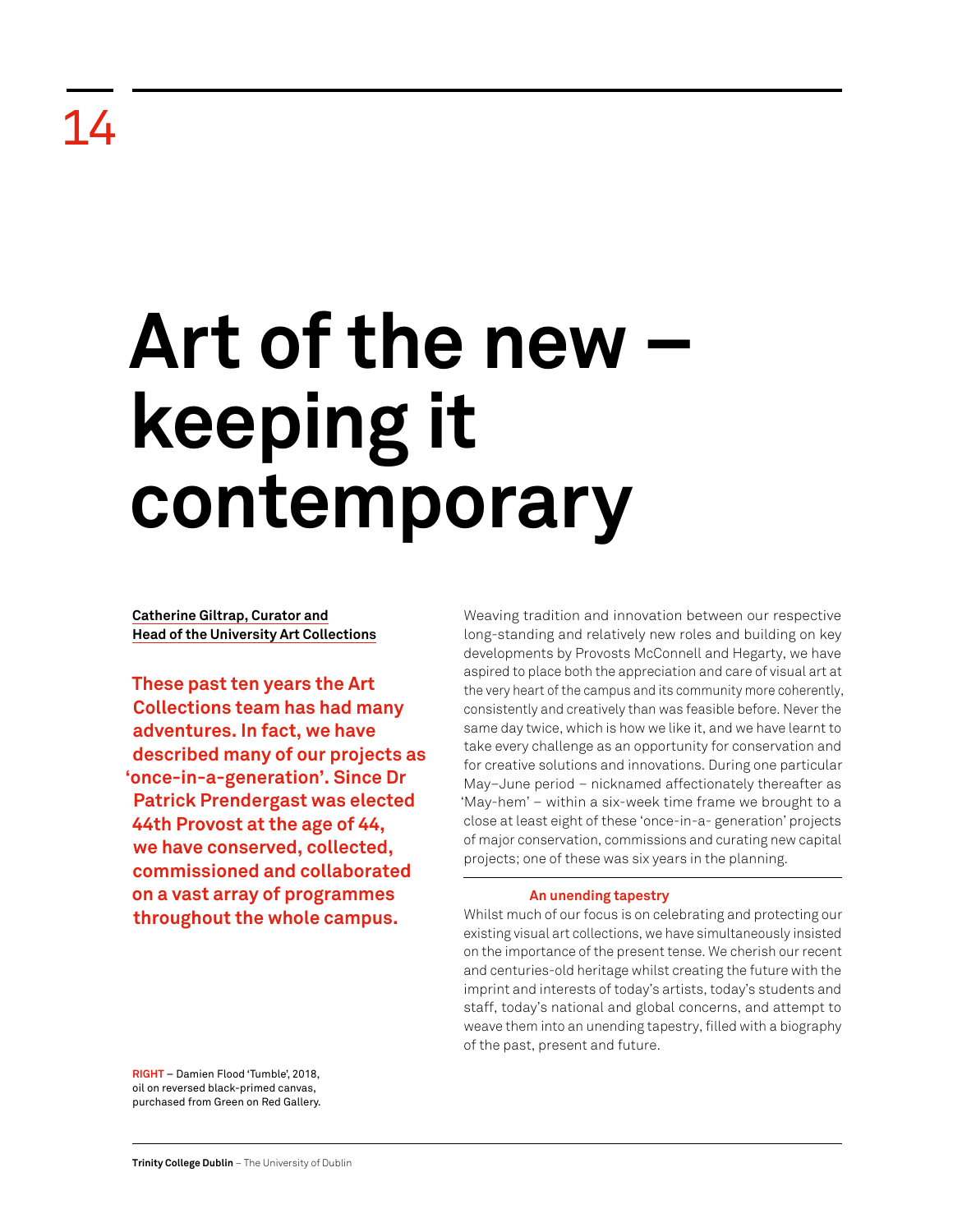$\rightarrow$  What is distinctive about our art collections is how they inhabit the whole campus, from the city centre to Tallaght University Hospital, from private to more public locations, with works on display in up to 500 locations at any one time.

**Retrospective Review** 2011–21 106 | 107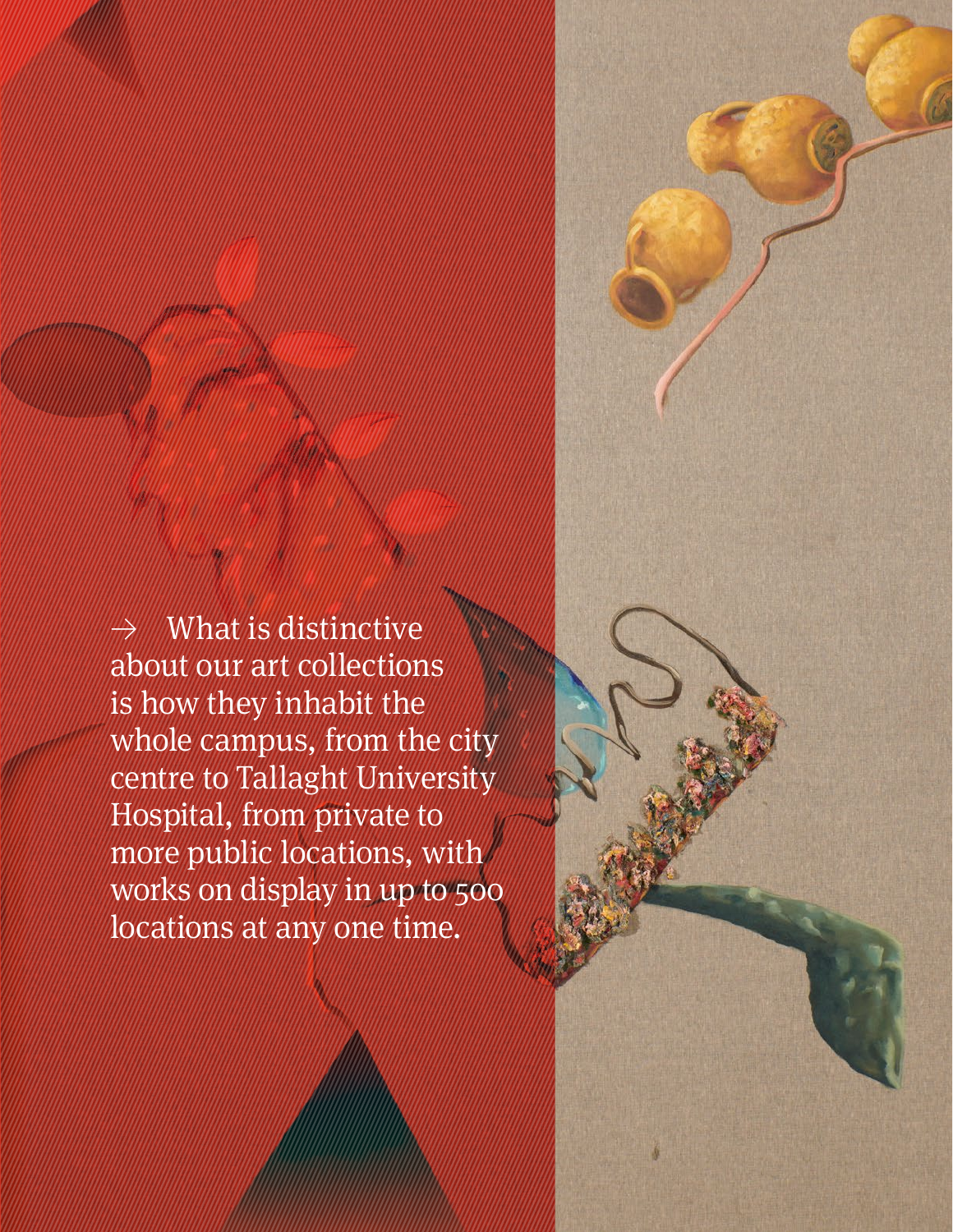

During the past decade, we have added over 200 artworks to the collections, now totalling in excess of 3,000 items. What is distinctive about our art collections is how they inhabit the whole campus, from the city centre to Tallaght University Hospital, from private to more public locations, with works on display in up to 500 locations at any one time.

One of the most important acts of support for the visual arts that Provost Prendergast has realised at Trinity, is the offer of sustained and consistent financial support for the purchase of contemporary art, acquired directly from living artists and from galleries.

This took the form of 'The Provost's Fund for Contemporary Art', set up towards the end of 2014. This fund has enabled us to collect 44 artworks for the benefit of the students, staff and visitors to our University. In addition to this, the Provost secured significant one-off funding of €100,000 within the parameters of the new student accommodation programme at Printing House Square to purchase art for student areas. This will enable us to further bolster our plans to dynamically re-design the concept of the Picture Hire Scheme so that as many common areas in student residences as possible will feature a modern or contemporary artwork, all year round.

The Committee proposing, discussing and selecting contemporary acquisitions via The Provost's Fund has included the Provost, Dr Yvonne Scott, former Director of the Trinity Irish Art Research Centre, and myself as Curator and

Head of the Art Collections, in the generously hard-working company of student representatives, staff from across the disciplines, alumni, and external visual arts professionals from the education and gallery sectors. The artists whose work we have selected have mainly been new to our collections, some recently graduated, others well established nationally and internationally, including representation of Ireland at the globally-acclaimed Venice Biennale of Contemporary Art.

Since the Modern Art Collections at Trinity were established, some sixty years ago now, each advocate for the Modern and Contemporary Art Collections at Trinity, including George Dawson, Anne Crookshank, David Scott, Peter Cherry and myself, as the first Curator, sought to collect artworks of the moment, in the moment. Many were acquired by donations but a significant number were purchased directly from the artists themselves, not long after their production, at a time when support was much-needed. However, there was never a consistent means to buy other than the minimal, and not very predictable, fees from the Picture Hire Scheme. We should not underestimate the works that this scheme supported though, as they have been significant. The Provost listened and recognised the ongoing struggle to keep up this momentum and the ad hoc nature by which we strove to collect the contemporary and sought to resolve this by regular support and encouragement.